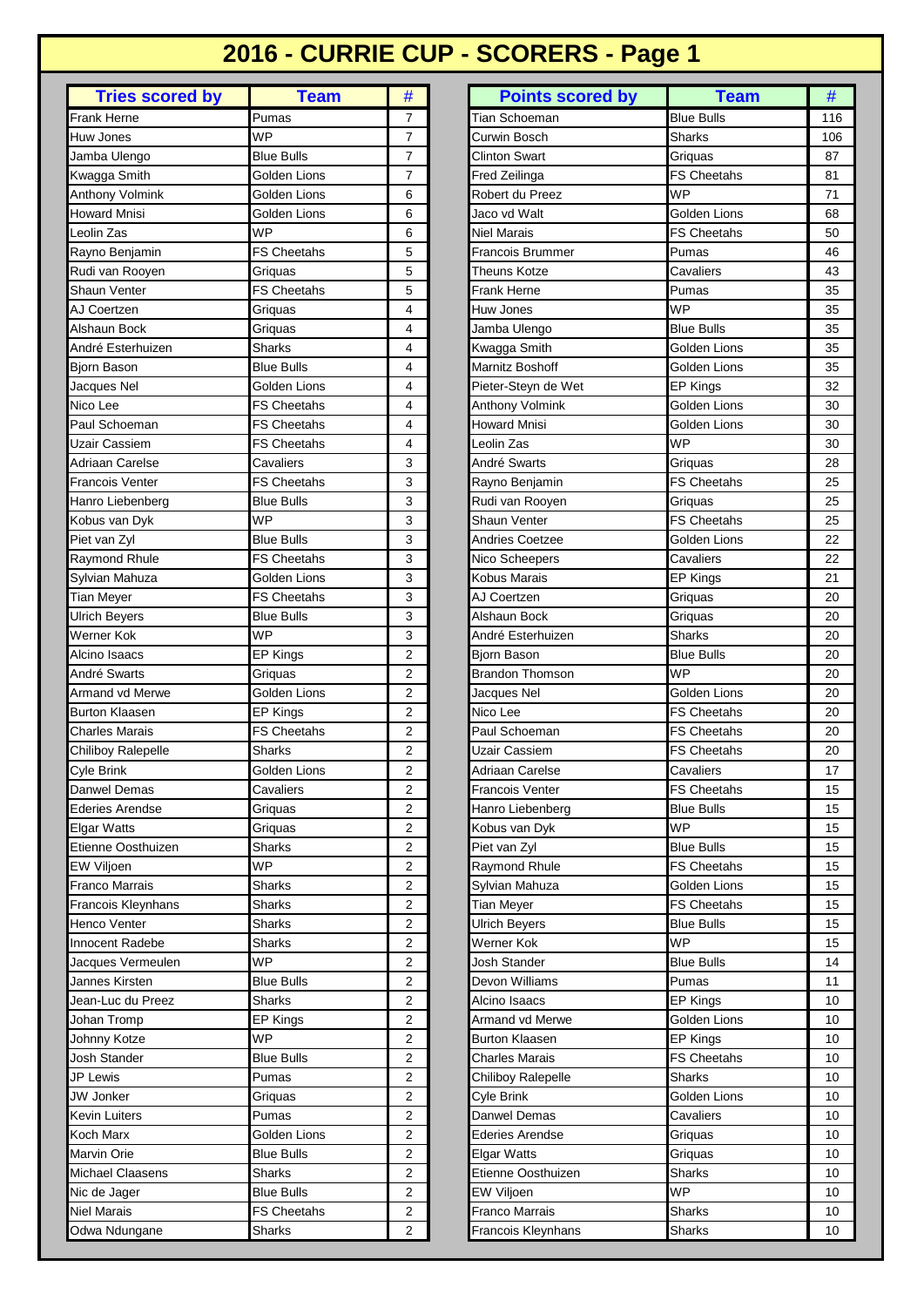# **2016 - CURRIE CUP - SCORERS - Page 2**

| <b>Tries scored by</b>   | <b>Team</b>        | #              |
|--------------------------|--------------------|----------------|
| Ox Nche                  | FS Cheetahs        | 2              |
| <b>Penalty Tries</b>     | Cheetahs           | 2              |
| Renaldo Bothma           | Pumas              | 2              |
| Robbie Coetzee           | Golden Lions       | $\overline{2}$ |
| Rohan Janse van Rensburg | Golden Lions       | 2              |
| Ruan Botha               | Sharks             | 2              |
| S'bura Sithole           | <b>Sharks</b>      | $\overline{2}$ |
| Scott van Breda          | <b>WP</b>          | 2              |
| Selom Gavor              | Golden Lions       | 2              |
| Sergio Torrens           | Cavaliers          | 2              |
| Shaun Adendorf           | Cavaliers          | 2              |
| Theuns Kotze             | Cavaliers          | 2              |
| Tian Schoeman            | <b>Blue Bulls</b>  | 2              |
| Travis Ismaiel           | <b>Blue Bulls</b>  | 2              |
| Wandile Putuma           | Griquas            | 2              |
| Wendal Wehr              | Griquas            | 2              |
| William Small-Smith      | <b>FS Cheetahs</b> | 2              |
| Zandré Jordaan           | Cavaliers          | 2              |
| Andries Coetzee          | Golden Lions       | 1              |
| Bongi Mbonambi           | WP                 | 1              |
| Brian Shabangu           | Pumas              | 1              |
| <b>Burger Odendaal</b>   | <b>Blue Bulls</b>  | 1              |
|                          | Cavaliers          | 1              |
| Christopher Bosch        | <b>FS Cheetahs</b> | 1              |
| Clayton Blommetjies      |                    |                |
| Clemen Lewis             | Cavaliers          | 1              |
| Clinton Swart            | Griquas            | 1              |
| Corné Fourie             | Golden Lions       | 1              |
| Craig Pheiffer           | Cavaliers          | 1              |
| Cullen Callopy           | EP Kings           | 1              |
| Curwin Bosch             | Sharks             | 1              |
| Dave Ribbans             | <b>WP</b>          | 1              |
| Devon Williams           | Pumas              | 1              |
| Dewaldt Duvenhage        | <b>WP</b>          | 1              |
| Dillon Smit              | Golden Lions       | 1              |
| Dylan Smith              | Golden Lions       | 1              |
| <b>Elandre Huggett</b>   | Cheetahs           | 1              |
| Eric Zana                | Griquas            | 1              |
| Francois Hanekom         | Cavaliers          | 1              |
| Jaco vd Walt             | Golden Lions       | 1              |
| Jacques Engelbrecht      | Cavaliers          | 1              |
| Jade Stighling           | <b>Blue Bulls</b>  | 1              |
| Jan de Klerk             | <b>WP</b>          | 1              |
| Jannie Stander           | Pumas              | 1              |
| Jano Vermaak             | <b>WP</b>          | 1              |
| Jason Fraser             | Griquas            | 1              |
| Jason Jenkins            | <b>Blue Bulls</b>  | 1              |
| JC Greyling              | EP Kings           | 1              |
| Jean Deysel              | Sharks             | 1              |
| Jean-Paul Lewis          | Pumas              | 1              |
| Johannes Tromp           | EP Kings           | 1              |
| Jonathan Adendorf        | Griquas            | 1              |
| Jonathan Francke         | Griquas            | 1              |
| Jono Janse van Rensburg  | Griquas            | 1              |
| Joubert Horn             | Cavaliers          | 1              |
| JP du Preez              | Golden Lions       | 1              |
| Juan de Jongh            | <b>WP</b>          | 1              |
|                          | Pumas              | 1              |
| Justin van Staden        |                    |                |
| JW Bell                  | Golden Lions       | 1              |
| Kenan Cronje             | Cavaliers          | 1              |

| <b>Tries scored by</b>     | <b>Team</b>        | #              | <b>Points scored by</b>    | <b>Team</b>        | #  |
|----------------------------|--------------------|----------------|----------------------------|--------------------|----|
| Ox Nche                    | <b>FS Cheetahs</b> | 2              | Henco Venter               | <b>Sharks</b>      | 10 |
| <b>Penalty Tries</b>       | Cheetahs           | $\overline{2}$ | <b>Innocent Radebe</b>     | <b>Sharks</b>      | 10 |
| Renaldo Bothma             | Pumas              | $\overline{2}$ | Jacques Vermeulen          | <b>WP</b>          | 10 |
| Robbie Coetzee             | Golden Lions       | $\overline{2}$ | Jannes Kirsten             | <b>Blue Bulls</b>  | 10 |
| Rohan Janse van Rensburg   | Golden Lions       | 2              | Jean-Luc du Preez          | Sharks             | 10 |
| Ruan Botha                 | Sharks             | 2              | Johan Tromp                | EP Kings           | 10 |
| S'bura Sithole             | <b>Sharks</b>      | $\overline{2}$ | Johnny Kotze               | <b>WP</b>          | 10 |
| Scott van Breda            | <b>WP</b>          | $\overline{2}$ | JP Lewis                   | Pumas              | 10 |
| Selom Gavor                | Golden Lions       | $\overline{2}$ | <b>JW</b> Jonker           | Griquas            | 10 |
| Sergio Torrens             | Cavaliers          | $\overline{2}$ | Kevin Luiters              | Pumas              | 10 |
| Shaun Adendorf             | Cavaliers          | $\overline{2}$ | Koch Marx                  | Golden Lions       | 10 |
| Theuns Kotze               | Cavaliers          | $\overline{2}$ | Marvin Orie                | <b>Blue Bulls</b>  | 10 |
| <b>Tian Schoeman</b>       | Blue Bulls         | $\overline{2}$ | Michael Claasens           | <b>Sharks</b>      | 10 |
| Travis Ismaiel             | Blue Bulls         | 2              | Nic de Jager               | <b>Blue Bulls</b>  | 10 |
| Wandile Putuma             | Griquas            | $\overline{2}$ | Odwa Ndungane              | Sharks             | 10 |
| Wendal Wehr                | Griquas            | $\overline{2}$ | Ox Nche                    | <b>FS Cheetahs</b> | 10 |
| <b>William Small-Smith</b> | <b>FS Cheetahs</b> | 2              | <b>Penalty Tries</b>       | Cheetahs           | 10 |
| Zandré Jordaan             | Cavaliers          | $\overline{2}$ | Renaldo Bothma             | Pumas              | 10 |
| <b>Andries Coetzee</b>     | Golden Lions       | 1              | <b>Robbie Coetzee</b>      | Golden Lions       | 10 |
| Bongi Mbonambi             | <b>WP</b>          | 1              | Rohan Janse van Rensburg   | Golden Lions       | 10 |
| Brian Shabangu             | Pumas              | $\mathbf{1}$   | Ruan Botha                 | Sharks             | 10 |
| <b>Burger Odendaal</b>     | <b>Blue Bulls</b>  | 1              | S'bura Sithole             | <b>Sharks</b>      | 10 |
| Christopher Bosch          | Cavaliers          | $\mathbf{1}$   | Scott van Breda            | <b>WP</b>          | 10 |
| Clayton Blommetjies        | <b>FS Cheetahs</b> | 1              | Selom Gavor                | Golden Lions       | 10 |
| Clemen Lewis               | Cavaliers          | 1              | Sergio Torrens             | Cavaliers          | 10 |
| <b>Clinton Swart</b>       | Griquas            | 1              | Shaun Adendorf             | Cavaliers          | 10 |
| Corné Fourie               | Golden Lions       | 1              | Travis Ismaiel             | <b>Blue Bulls</b>  | 10 |
| Craig Pheiffer             | Cavaliers          | 1              | <b>Wandile Putuma</b>      | Griquas            | 10 |
| <b>Cullen Callopy</b>      | EP Kings           | 1              | Wendal Wehr                | Griquas            | 10 |
| Curwin Bosch               | Sharks             | 1              | William Small-Smith        | <b>FS Cheetahs</b> | 10 |
| Dave Ribbans               | WP                 | 1              | Zandré Jordaan             | Cavaliers          | 10 |
| Devon Williams             | Pumas              | 1              | Lungelo Goza               | EP Kings           | 9  |
| Dewaldt Duvenhage          | WP                 | 1              | <b>Heynrich Steyl</b>      | Pumas              | 6  |
| <b>Dillon Smit</b>         | Golden Lions       | 1              | Bongi Mbonambi             | <b>WP</b>          | 5  |
| Dylan Smith                | Golden Lions       | 1              | Brian Shabangu             | Pumas              | 5  |
| Elandre Huggett            | Cheetahs           | 1              | <b>Burger Odendaal</b>     | <b>Blue Bulls</b>  | 5  |
| Eric Zana                  | Griguas            | $\mathbf{1}$   | Christopher Bosch          | Cavaliers          | 5  |
| Francois Hanekom           | Cavaliers          | 1              | <b>Clayton Blommetjies</b> | FS Cheetahs        | 5  |
| Jaco vd Walt               | Golden Lions       | 1              | Clemen Lewis               | Cavaliers          | 5  |
| Jacques Engelbrecht        | Cavaliers          | 1              | Corné Fourie               | Golden Lions       | 5  |
| Jade Stighling             | <b>Blue Bulls</b>  | 1              | Craig Pheiffer             | Cavaliers          | 5  |
| Jan de Klerk               | <b>WP</b>          | 1              | <b>Cullen Callopy</b>      | <b>EP Kings</b>    | 5  |
| Jannie Stander             | Pumas              | 1              | Dave Ribbans               | <b>WP</b>          | 5  |
| Jano Vermaak               | WP                 | 1              | Dewaldt Duvenhage          | WP                 | 5  |
| Jason Fraser               | Griguas            | 1              | Dillon Smit                | Golden Lions       | 5  |
| Jason Jenkins              | <b>Blue Bulls</b>  | 1              | Dylan Smith                | Golden Lions       | 5  |
| JC Greyling                | EP Kings           | 1              | Elandre Huggett            | Cheetahs           | 5  |
| Jean Deysel                | Sharks             | 1              | Eric Zana                  | Griquas            | 5  |
| Jean-Paul Lewis            | Pumas              | 1              | Francois Hanekom           | Cavaliers          | 5  |
| Johannes Tromp             | EP Kings           | 1              | Jacques Engelbrecht        | Cavaliers          | 5  |
| Jonathan Adendorf          | Griquas            | 1              | Jade Stighling             | <b>Blue Bulls</b>  | 5  |
| Jonathan Francke           | Griquas            | 1              | Jan de Klerk               | <b>WP</b>          | 5  |
| Jono Janse van Rensburg    | Griquas            | 1              | Jannie Stander             | Pumas              | 5  |
| Joubert Horn               | Cavaliers          | 1              | Jano Vermaak               | <b>WP</b>          | 5  |
| JP du Preez                | Golden Lions       | 1              | Jason Fraser               | Griquas            | 5  |
| Juan de Jongh              | <b>WP</b>          | 1              | Jason Jenkins              | <b>Blue Bulls</b>  | 5  |
| Justin van Staden          | Pumas              | 1              | JC Greyling                | EP Kings           | 5  |
| JW Bell                    | Golden Lions       | 1              | Jean Deysel                | Sharks             | 5  |
| Kenan Cronje               | Cavaliers          | 1              | Jean-Paul Lewis            | Pumas              | 5  |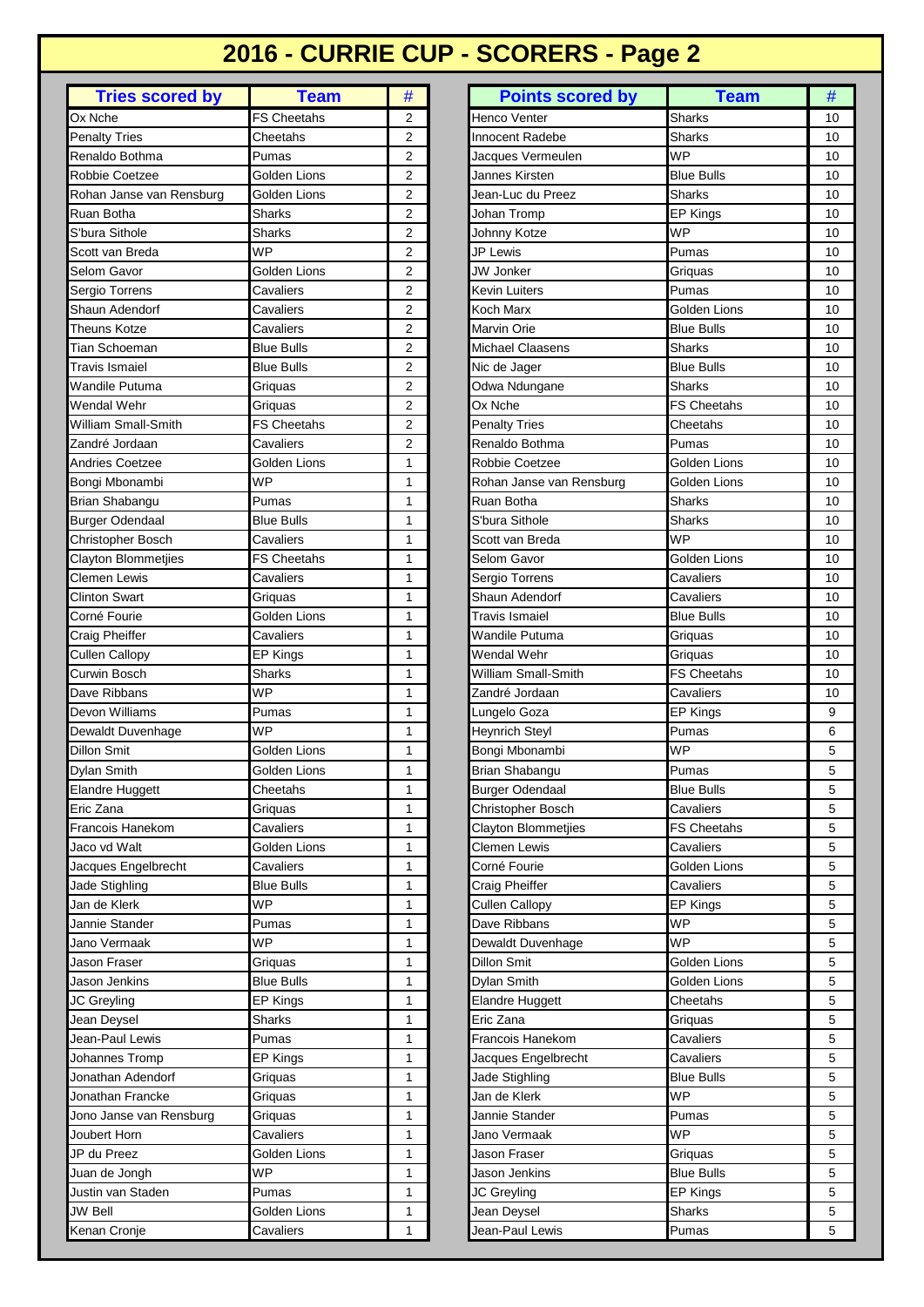## **2016 - CURRIE CUP - SCORERS - Page 3**

| <b>Tries scored by</b>                      | <b>Team</b>        | #            | <b>Points scored by</b>                      | <b>Team</b>                     | #                        |
|---------------------------------------------|--------------------|--------------|----------------------------------------------|---------------------------------|--------------------------|
| Khaya Majola                                | <b>Sharks</b>      | 1            | Johannes Tromp                               | EP Kings                        | 5                        |
| Kwezi Mona                                  | Pumas              | 1            | Jonathan Adendorf                            | Griguas                         | 5                        |
| Leighton van Wyk                            | Pumas              | 1            | Jonathan Francke                             | Griquas                         | 5                        |
| Lizo Gqoboka                                | <b>Blue Bulls</b>  | 1            | Jono Janse van Rensburg                      | Griguas                         | 5                        |
| Lourens Erasmus                             | Golden Lions       | 1            | Joubert Horn                                 | Cavaliers                       | 5                        |
| Marlou van Niekerk                          | Pumas              | 1            | JP du Preez                                  | Golden Lions                    | 5                        |
| Marnitz Boshoff                             | Golden Lions       | 1            | Juan de Jongh                                | <b>WP</b>                       | 5                        |
| Marnus Schoeman                             | Pumas              | 1            | Justin van Staden                            | Pumas                           | 5                        |
| Martin Bezuidenhout                         | EP Kings           | 1            | <b>JW Bell</b>                               | Golden Lions                    | 5                        |
| Michael vd Spuy                             | <b>FS Cheetahs</b> | 1            | Kenan Cronje                                 | Cavaliers                       | 5                        |
| Michael Willemse                            | EP Kings           | 1            | Khaya Majola                                 | Sharks                          | 5                        |
| Nanwel Demas                                | Cavaliers          | 1            | Kwezi Mona                                   | Pumas                           | 5                        |
| Nizaam Carr                                 | WP                 | 1            | Leighton van Wyk                             | Pumas                           | 5                        |
| <b>Penalty Tries</b>                        | <b>Blue Bulls</b>  | 1            | Lizo Gqoboka                                 | <b>Blue Bulls</b>               | 5                        |
| Pieter-Steyn de Wet                         | <b>EP Kings</b>    | 1            | Lourens Erasmus                              | Golden Lions                    | 5                        |
| Reniel Hugo                                 | <b>FS Cheetahs</b> | 1            | Marlou van Niekerk                           | Pumas                           | 5                        |
| Renier Botha                                | Griquas            | 1            | Marnus Schoeman                              | Pumas                           | 5                        |
| <b>RG Snyman</b>                            | <b>Blue Bulls</b>  | 1            | Martin Bezuidenhout                          | <b>EP Kings</b>                 | 5                        |
| Rhyno Smith                                 | <b>Sharks</b>      | 1            | Michael vd Spuy                              | <b>FS Cheetahs</b>              | 5                        |
| <b>Ricky Schroeder</b>                      | <b>EP Kings</b>    | 1            | <b>Michael Willemse</b>                      | <b>EP Kings</b>                 | 5                        |
| Robbie Louw                                 | Cavaliers          | 1            | Nanwel Demas                                 | Cavaliers                       | 5                        |
| <b>Roelof Smit</b>                          | <b>Blue Bulls</b>  | 1            | Nizaam Carr                                  | <b>WP</b>                       | 5                        |
| Ruan Ackerman                               | Golden Lions       | 1            | <b>Penalty Tries</b>                         | <b>Blue Bulls</b>               | 5                        |
| Ruan Steenkamp                              | <b>Blue Bulls</b>  | 1            | Reniel Hugo                                  | FS Cheetahs                     | 5                        |
| Ruwellyn Isbell                             | Pumas              | 1            | Renier Botha                                 |                                 | 5                        |
| Ryan Nell                                   | Cavaliers          | 1            | <b>RG Snyman</b>                             | Griquas<br><b>Blue Bulls</b>    | 5                        |
| Sampie Mastriet                             | EP Kings           | 1            | Rhyno Smith                                  | Sharks                          | 5                        |
| Sergeal Petersen                            | FS Cheetahs        | 1            | <b>Ricky Schroeder</b>                       | EP Kings                        | 5                        |
| Sikhumbuzo Notshe                           | WP                 | 1            | Robbie Louw                                  | Cavaliers                       | 5                        |
| Siviwe Soyizwapi                            | EP Kings           | 1            | Roelof Smit                                  | <b>Blue Bulls</b>               | 5                        |
| Stefan Ungerer                              | Sharks             | 1            | Ruan Ackerman                                | Golden Lions                    | 5                        |
| Stephan Kotze                               | Griquas            | $\mathbf{1}$ | Ruan Steenkamp                               | <b>Blue Bulls</b>               | 5                        |
| <b>Tera Mtembu</b>                          | <b>Sharks</b>      | 1            | Ruwellyn Isbell                              | Pumas                           | 5                        |
| Thomas du Toit                              | Sharks             | 1            | <b>Ryan Nell</b>                             |                                 | 5                        |
|                                             |                    | $\mathbf{1}$ |                                              | Cavaliers                       |                          |
| Tom Botha                                   | FS Cheetahs        |              | Sampie Mastriet                              | EP Kings                        | 5                        |
| Torsten van Jaarsveld                       | Cheetahs<br>Pumas  | 1<br>1       | Sergeal Petersen<br>Sikhumbuzo Notshe        | <b>FS Cheetahs</b><br><b>WP</b> | 5<br>5                   |
| Tyler Fisher<br>Victor Sekekete             | Golden Lions       | 1            | Siviwe Soyizwapi                             | EP Kings                        | 5                        |
| Vince Jobo                                  | EP Kings           | 1            | Stefan Ungerer                               | Sharks                          | 5                        |
| Wandile Mjekevu                             | Sharks             | 1            | Stephan Kotze                                |                                 | 5                        |
| Wayne Wilschut                              | Cavaliers          | 1            | Tera Mtembu                                  | Griquas<br>Sharks               |                          |
|                                             |                    |              | Thomas du Toit                               | Sharks                          | 5                        |
|                                             |                    |              |                                              |                                 | 5<br>5                   |
|                                             |                    |              | Tom Botha                                    | <b>FS Cheetahs</b>              |                          |
|                                             |                    |              | Torsten van Jaarsveld                        | Cheetahs                        | 5                        |
|                                             |                    |              | Tyler Fisher                                 | Pumas                           | 5                        |
|                                             |                    |              | Victor Sekekete                              | Golden Lions                    | 5                        |
|                                             |                    |              | Vince Jobo                                   | EP Kings                        | 5                        |
|                                             |                    |              | Wandile Mjekevu                              | <b>Sharks</b>                   | 5                        |
|                                             |                    |              | Wayne Wilschut                               | Cavaliers                       | 5                        |
|                                             |                    |              | Patrick Lambie                               | Sharks                          | $\overline{\mathcal{L}}$ |
|                                             |                    |              | Garth April                                  | <b>Sharks</b>                   | 2                        |
| <b>Total tries scored - Play off rounds</b> |                    | 303          | <b>Total points scored - Play off rounds</b> |                                 | 23                       |

I

| <b>Tries scored by</b>                      | <b>Team</b>        | #            | <b>Points scored by</b>                      | <b>Team</b>        | #    |
|---------------------------------------------|--------------------|--------------|----------------------------------------------|--------------------|------|
| a Majola                                    | Sharks             | 1            | Johannes Tromp                               | EP Kings           | 5    |
| zi Mona                                     | Pumas              | 1            | Jonathan Adendorf                            | Griguas            | 5    |
| hton van Wyk                                | Pumas              | 1            | Jonathan Francke                             | Griquas            | 5    |
| Gqoboka                                     | <b>Blue Bulls</b>  | 1            | Jono Janse van Rensburg                      | Griguas            | 5    |
| ens Erasmus                                 | Golden Lions       | 1            | Joubert Horn                                 | Cavaliers          | 5    |
| ou van Niekerk                              | Pumas              | 1            | JP du Preez                                  | Golden Lions       | 5    |
| litz Boshoff                                | Golden Lions       | 1            | Juan de Jongh                                | <b>WP</b>          | 5    |
| us Schoeman                                 | Pumas              | 1            | Justin van Staden                            | Pumas              | 5    |
| in Bezuidenhout                             | EP Kings           | 1            | <b>JW Bell</b>                               | Golden Lions       | 5    |
| ael vd Spuy                                 | <b>FS Cheetahs</b> | 1            | Kenan Cronje                                 | Cavaliers          | 5    |
| ael Willemse                                | EP Kings           | 1            | Khaya Majola                                 | Sharks             | 5    |
| wel Demas                                   | Cavaliers          | 1            | Kwezi Mona                                   | Pumas              | 5    |
| am Carr                                     | WP                 | 1            | Leighton van Wyk                             | Pumas              | 5    |
| alty Tries                                  | <b>Blue Bulls</b>  | 1            | Lizo Gqoboka                                 | <b>Blue Bulls</b>  | 5    |
| er-Steyn de Wet                             | EP Kings           | 1            | Lourens Erasmus                              | Golden Lions       | 5    |
| el Hugo                                     | <b>FS Cheetahs</b> | 1            | Marlou van Niekerk                           | Pumas              | 5    |
| er Botha                                    | Griguas            | 1            | Marnus Schoeman                              | Pumas              | 5    |
| Snyman                                      | <b>Blue Bulls</b>  | 1            | Martin Bezuidenhout                          | <b>EP Kings</b>    | 5    |
| าo Smith                                    | <b>Sharks</b>      | 1            | Michael vd Spuy                              | <b>FS Cheetahs</b> | 5    |
| y Schroeder                                 | EP Kings           | 1            | Michael Willemse                             | <b>EP Kings</b>    | 5    |
| pie Louw                                    | Cavaliers          | 1            | Nanwel Demas                                 | Cavaliers          | 5    |
| of Smit                                     | <b>Blue Bulls</b>  | 1            | Nizaam Carr                                  | <b>WP</b>          | 5    |
| า Ackerman                                  | Golden Lions       | 1            | <b>Penalty Tries</b>                         | <b>Blue Bulls</b>  | 5    |
| Steenkamp                                   | <b>Blue Bulls</b>  | 1            | Reniel Hugo                                  | <b>FS Cheetahs</b> | 5    |
| ellyn Isbell                                | Pumas              | 1            | Renier Botha                                 | Griquas            | 5    |
| Mell ו                                      | Cavaliers          | 1            | RG Snyman                                    | <b>Blue Bulls</b>  | 5    |
| pie Mastriet                                | EP Kings           | 1            | Rhyno Smith                                  | <b>Sharks</b>      | 5    |
| eal Petersen                                | FS Cheetahs        | 1            | <b>Ricky Schroeder</b>                       | <b>EP Kings</b>    | 5    |
| umbuzo Notshe                               | WP                 | 1            | Robbie Louw                                  | Cavaliers          | 5    |
| ve Soyizwapi                                | EP Kings           | 1            | Roelof Smit                                  | <b>Blue Bulls</b>  | 5    |
| an Ungerer                                  | Sharks             | 1            | Ruan Ackerman                                | Golden Lions       | 5    |
| han Kotze                                   | Griquas            | 1            | Ruan Steenkamp                               | <b>Blue Bulls</b>  | 5    |
| Mtembu                                      | Sharks             | $\mathbf{1}$ | Ruwellyn Isbell                              | Pumas              | 5    |
| nas du Toit                                 | <b>Sharks</b>      | 1            | Ryan Nell                                    | Cavaliers          | 5    |
| <b>Botha</b>                                | <b>FS Cheetahs</b> | 1            | Sampie Mastriet                              | <b>EP Kings</b>    | 5    |
| ten van Jaarsveld                           | Cheetahs           | 1            | Sergeal Petersen                             | <b>FS Cheetahs</b> | 5    |
| r <b>Fisher</b>                             | Pumas              | 1            | Sikhumbuzo Notshe                            | <b>WP</b>          | 5    |
| or Sekekete                                 | Golden Lions       | 1            | Siviwe Soyizwapi                             | EP Kings           | 5    |
| e Jobo                                      | EP Kings           | 1            | Stefan Ungerer                               | Sharks             | 5    |
| dile Mjekevu                                | <b>Sharks</b>      | 1            | Stephan Kotze                                | Griquas            | 5    |
| ne Wilschut                                 | Cavaliers          | 1            | Tera Mtembu                                  | <b>Sharks</b>      | 5    |
|                                             |                    |              | Thomas du Toit                               | <b>Sharks</b>      | 5    |
|                                             |                    |              | Tom Botha                                    | <b>FS Cheetahs</b> | 5    |
|                                             |                    |              | Torsten van Jaarsveld                        | Cheetahs           | 5    |
|                                             |                    |              | <b>Tyler Fisher</b>                          | Pumas              | 5    |
|                                             |                    |              | Victor Sekekete                              | Golden Lions       | 5    |
|                                             |                    |              | Vince Jobo                                   | EP Kings           | 5    |
|                                             |                    |              | Wandile Mjekevu                              | Sharks             | 5    |
|                                             |                    |              | Wayne Wilschut                               | Cavaliers          | 5    |
|                                             |                    |              | <b>Patrick Lambie</b>                        | Sharks             | 4    |
|                                             |                    |              | Garth April                                  | Sharks             | 2    |
| <b>Total tries scored - Play off rounds</b> |                    |              | <b>Total points scored - Play off rounds</b> |                    |      |
|                                             |                    | 303          |                                              |                    | 2326 |